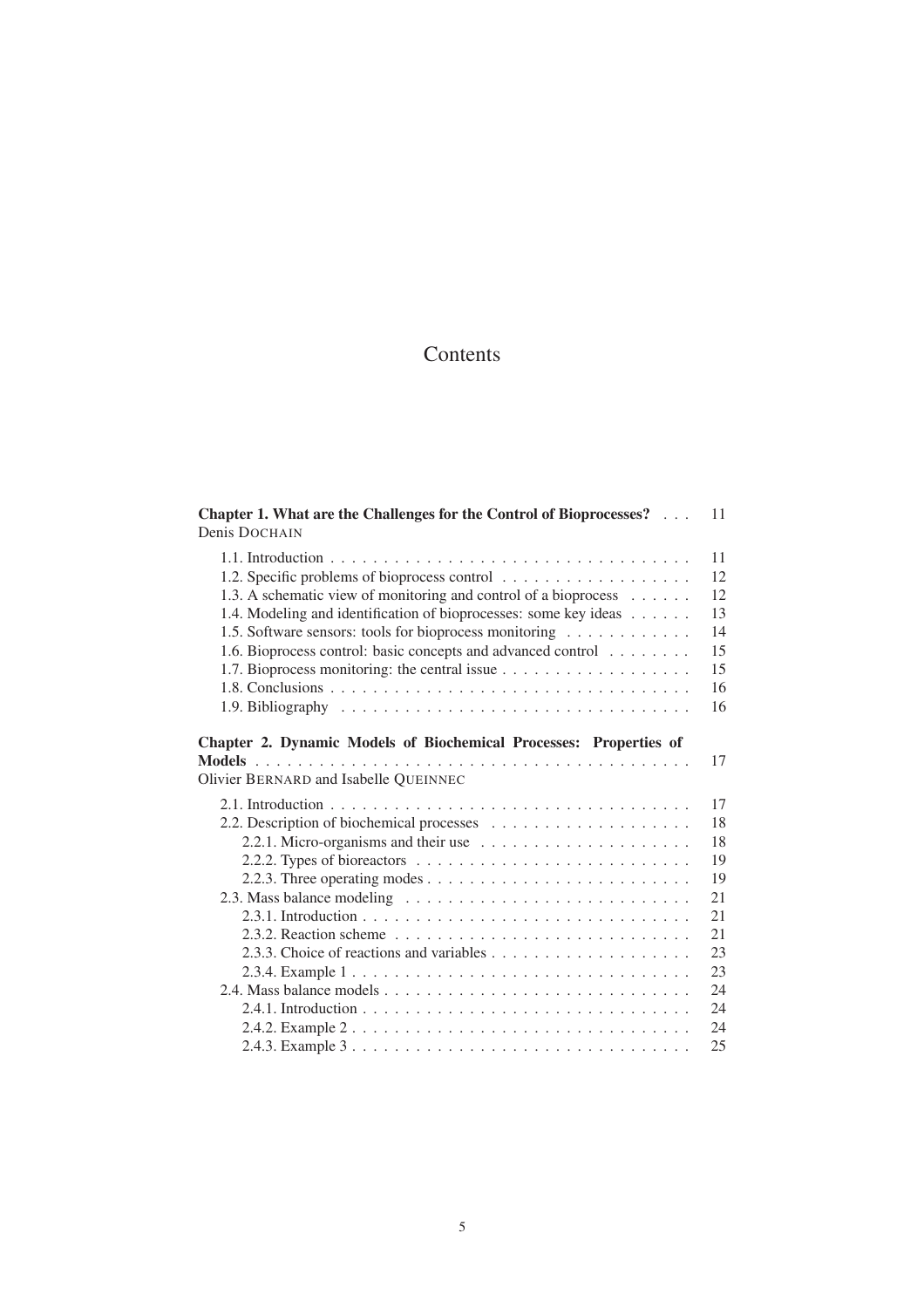# 6 Bioprocess Control

|                                                                                       | 25 |
|---------------------------------------------------------------------------------------|----|
|                                                                                       | 26 |
|                                                                                       | 26 |
|                                                                                       | 27 |
| 2.4.6. Electroneutrality and affinity constants                                       | 27 |
| 2.4.7. Example 1 (continuation) $\ldots \ldots \ldots \ldots \ldots \ldots \ldots$    | 28 |
|                                                                                       | 29 |
|                                                                                       | 30 |
|                                                                                       | 30 |
|                                                                                       | 30 |
| 2.5.2.1. Positivity of variables $\ldots \ldots \ldots \ldots \ldots \ldots \ldots$   | 30 |
| 2.5.2.2. Variables necessary for the reaction                                         | 31 |
| 2.5.2.3. Example 1 (continuation) $\ldots \ldots \ldots \ldots \ldots \ldots$         | 31 |
|                                                                                       | 31 |
| 2.5.3. Specific growth rate $\ldots \ldots \ldots \ldots \ldots \ldots \ldots \ldots$ | 32 |
| 2.5.4. Representation of kinetics by means of a neural network                        | 34 |
|                                                                                       | 35 |
|                                                                                       | 35 |
| 2.6.2. Validation of the reaction scheme                                              | 35 |
|                                                                                       | 35 |
|                                                                                       | 36 |
|                                                                                       | 37 |
|                                                                                       | 39 |
|                                                                                       | 39 |
| 2.7.1. Boundedness and positivity of variables                                        | 39 |
| 2.7.2. Equilibrium points and local behavior                                          | 40 |
|                                                                                       | 40 |
|                                                                                       | 42 |
|                                                                                       | 43 |
|                                                                                       |    |
| Chapter 3. Identification of Bioprocess Models                                        | 47 |
| Denis DOCHAIN and Peter VANROLLEGHEM                                                  |    |
|                                                                                       | 47 |
|                                                                                       | 48 |
|                                                                                       | 49 |
|                                                                                       | 50 |
| 3.2.3. Examples for the application of the methods of development in                  |    |
|                                                                                       | 50 |
| 3.2.4. Some observations on the methods for testing structural identifi-              |    |
|                                                                                       | 51 |
|                                                                                       | 52 |
|                                                                                       | 52 |
| 3.3.2. Confidence interval of the estimated parameters                                | 54 |
|                                                                                       |    |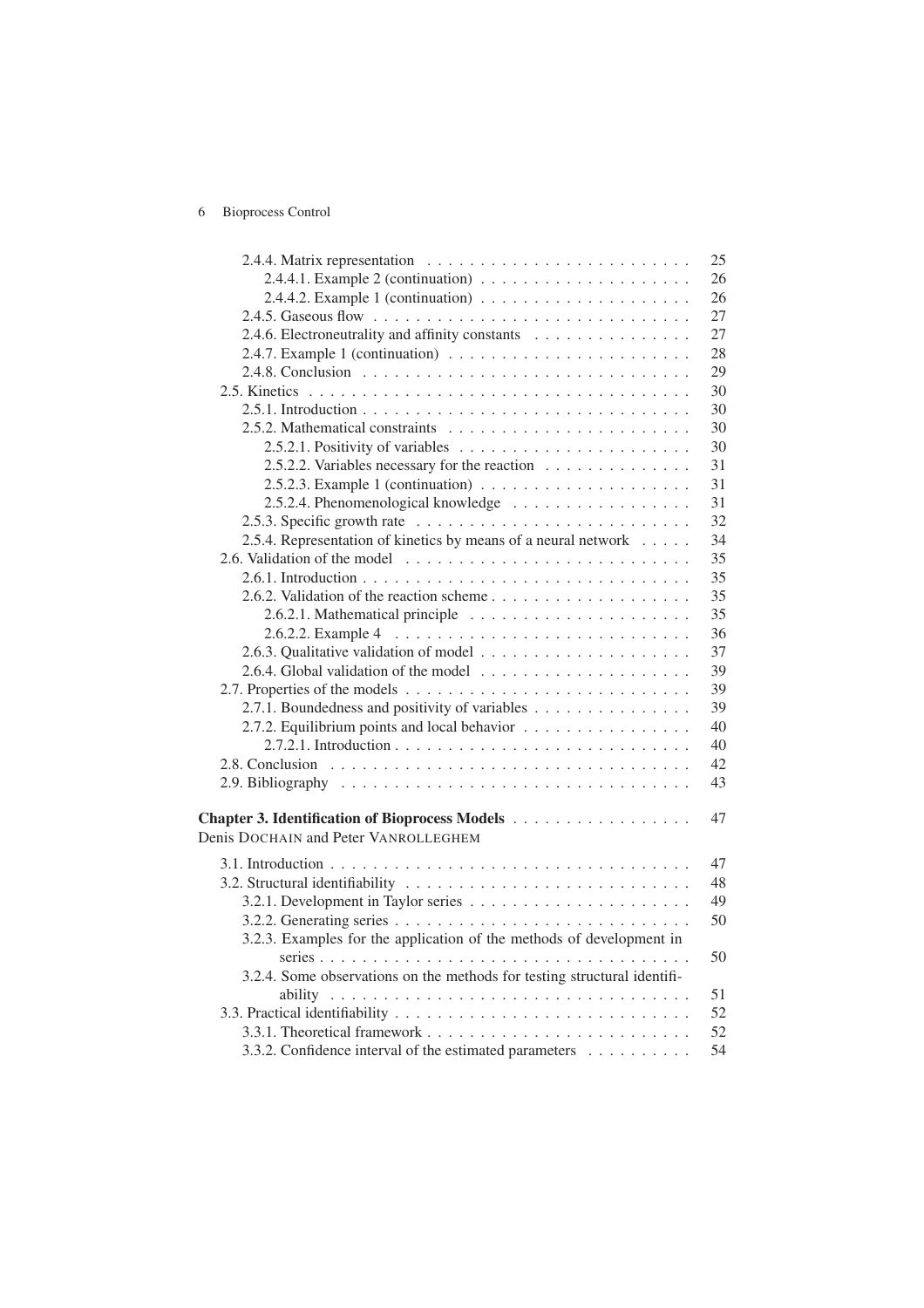### Contents 7

|                                                                                            | 55 |
|--------------------------------------------------------------------------------------------|----|
| 3.4. Optimum experiment design for parameter estimation (OED/PE)                           | 57 |
|                                                                                            | 57 |
|                                                                                            | 59 |
|                                                                                            | 61 |
|                                                                                            | 63 |
|                                                                                            | 63 |
| 3.5.2. Elements of parameter estimation: least squares estimation in the                   |    |
| linear case $\ldots \ldots \ldots \ldots \ldots \ldots \ldots \ldots \ldots \ldots \ldots$ | 64 |
| 3.5.3. Overview of the parameter estimation algorithms                                     | 65 |
| 3.6. A case study: identification of parameters for a process modeled for                  |    |
|                                                                                            | 68 |
|                                                                                            | 69 |
|                                                                                            | 70 |
| 3.6.3. Choice of data for calibration and validation                                       | 70 |
|                                                                                            | 71 |
| 3.6.5. Analysis of the results $\dots \dots \dots \dots \dots \dots \dots \dots \dots$     | 75 |
|                                                                                            | 75 |
|                                                                                            |    |
|                                                                                            | 79 |
| Olivier BERNARD and Jean-Luc GOUZÉ                                                         |    |
|                                                                                            | 79 |
|                                                                                            | 80 |
|                                                                                            | 80 |
|                                                                                            | 81 |
| 4.2.3. How to manage the uncertainties in the model or in the output                       | 83 |
|                                                                                            | 84 |
|                                                                                            | 85 |
| 4.3.2. The linear case up to an output injection                                           | 86 |
| 4.3.3. Local observation of a nonlinear system around an equilibrium                       |    |
|                                                                                            | 86 |
|                                                                                            | 87 |
|                                                                                            | 87 |
|                                                                                            | 89 |
|                                                                                            | 89 |
|                                                                                            | 89 |
|                                                                                            | 90 |
|                                                                                            | 91 |
| 4.4.4. Variable gain observers (Kalman-like observer)                                      | 91 |
|                                                                                            | 92 |
| 4.5. Observers for mass balance-based systems                                              | 94 |
|                                                                                            | 94 |
|                                                                                            | 96 |
|                                                                                            |    |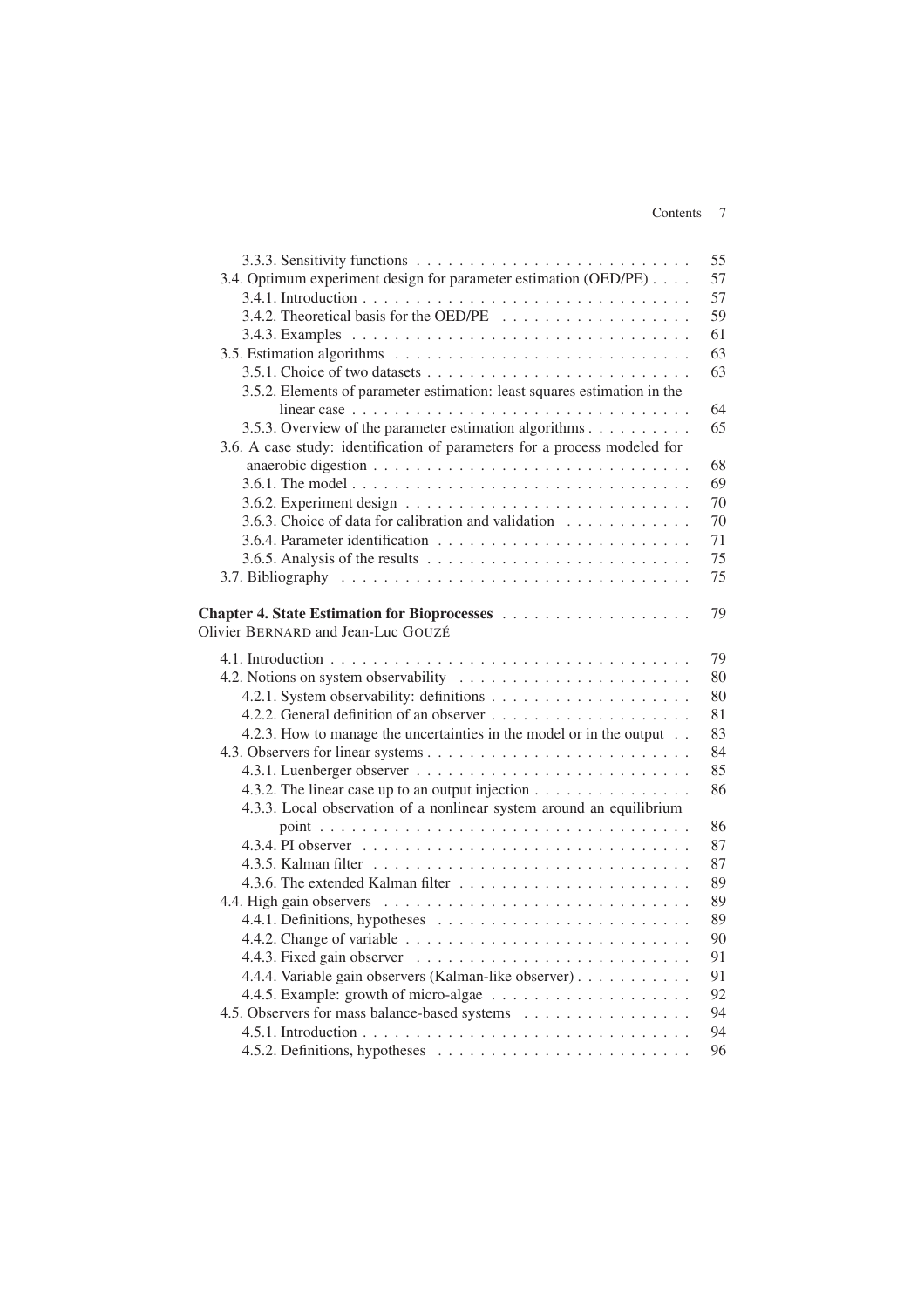# 8 Bioprocess Control

|                                                                                        | 96         |
|----------------------------------------------------------------------------------------|------------|
|                                                                                        | 98         |
|                                                                                        | 99         |
|                                                                                        | 101        |
|                                                                                        | 102        |
| 4.6.2. The linear case up to an output injection $\dots \dots \dots \dots \dots$       | 103        |
| 4.6.3. Interval estimator for an activated sludge process                              | 105        |
|                                                                                        | 107        |
|                                                                                        | 110        |
|                                                                                        | 111        |
|                                                                                        | 112        |
|                                                                                        | 115        |
| Denis DOCHAIN                                                                          |            |
|                                                                                        |            |
|                                                                                        | 115<br>116 |
| 5.2. Parameter estimation based on the structure of the observer                       |            |
|                                                                                        | 116        |
| 5.2.2. Estimator based on the structure of the observer                                | 117        |
| 5.2.3. Example: culture of animal cells (continued)                                    | 119        |
| 5.2.4. Calibration of the estimator based on the structure of the observer:            |            |
| 5.2.5. Calibration of the estimator based on the structure of the observer:            | 119        |
|                                                                                        | 124        |
| application to the culture of animal cells $\dots \dots \dots \dots \dots$             | 127        |
|                                                                                        | 129        |
|                                                                                        |            |
| 5.4.1. Generalization $\ldots \ldots \ldots \ldots \ldots \ldots \ldots \ldots \ldots$ | 133        |
|                                                                                        | 138<br>140 |
|                                                                                        |            |
|                                                                                        | 141        |
| Chapter 6. Basic Concepts of Bioprocess Control                                        | 143        |
| Denis DOCHAIN and Jérôme HARMAND                                                       |            |
|                                                                                        | 143        |
|                                                                                        | 144        |
|                                                                                        | 144        |
| 6.2.2. Sources of uncertainties and disturbances of biological systems .               | 146        |
|                                                                                        | 147        |
| 6.3.1. Basic concept of the stability of a dynamic system                              | 147        |
|                                                                                        | 148        |
|                                                                                        | 149        |
| 6.4. Basic concepts of biological process control                                      | 150        |
|                                                                                        | 150        |
| 6.4.2. Strategy selection: direct and indirect control                                 | 151        |
|                                                                                        |            |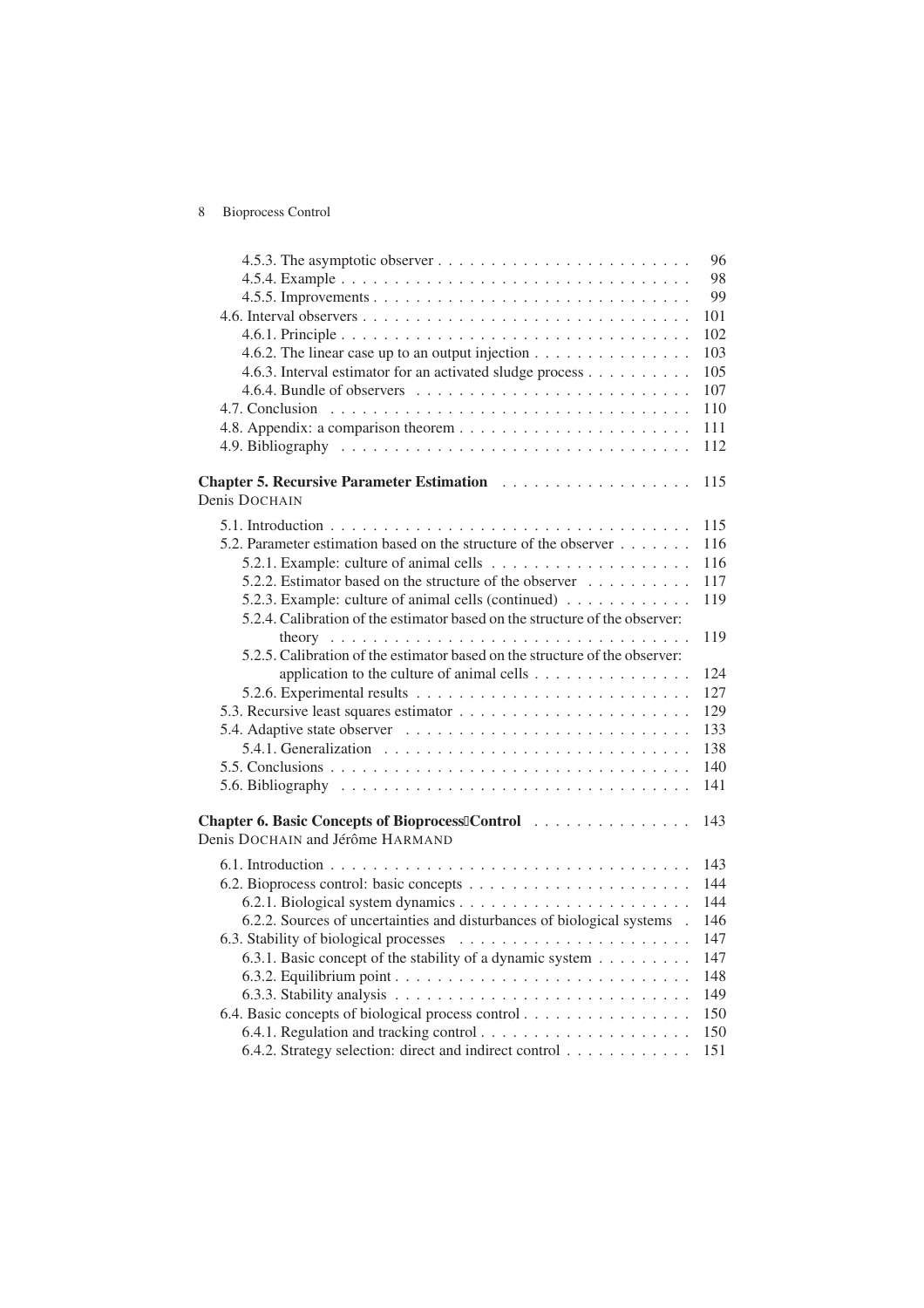#### Contents 9

|                                                                             | 152 |
|-----------------------------------------------------------------------------|-----|
| 6.5. Synthesis of biological process control laws                           | 153 |
|                                                                             | 153 |
| 6.5.2. Structure of control laws                                            | 154 |
|                                                                             | 160 |
|                                                                             | 160 |
|                                                                             | 162 |
|                                                                             | 165 |
| 6.7.1. Pulse control: a dialog with bacteria                                | 165 |
| 6.7.2. Overall process optimization: towards integrating the control        |     |
| objectives in the initial stage of bioprocess design $\ldots \ldots \ldots$ | 167 |
|                                                                             | 170 |
|                                                                             | 170 |
|                                                                             |     |
| <b>Chapter 7. Adaptive Linearizing Control and Extremum-Seeking Control</b> |     |
|                                                                             | 173 |
| Denis DOCHAIN, Martin GUAY, Michel PERRIER and Mariana TITICA               |     |
|                                                                             | 173 |
| 7.2. Adaptive linearizing control of bioprocesses                           | 174 |
| 7.2.1. Design of the adaptive linearizing controller                        | 174 |
|                                                                             | 176 |
|                                                                             | 177 |
| 7.2.2.2. Adaptive linearizing control design                                | 179 |
| 7.2.3. Example 2: activated sludge process                                  | 183 |
| 7.3. Adaptive extremum-seeking control of bioprocesses                      | 188 |
|                                                                             | 189 |
|                                                                             | 191 |
| 7.3.2.1. Estimation equation for the gaseous outflow rate $y \dots$ .       | 191 |
| 7.3.2.2. Design of the adaptive extremum-seeking controller                 | 192 |
| 7.3.2.3. Stability and convergence analysis                                 | 195 |
|                                                                             | 196 |
|                                                                             | 197 |
| 7.4. Appendix: analysis of the parameter convergence                        | 202 |
|                                                                             | 207 |
| Chapter 8. Tools for Fault Detection and Diagnosis                          | 211 |
| Jean-Philippe STEYER, Antoine GÉNOVÉSI and Jérôme HARMAND                   |     |
|                                                                             | 211 |
|                                                                             | 212 |
|                                                                             | 212 |
|                                                                             | 213 |
|                                                                             | 214 |
|                                                                             | 215 |
|                                                                             |     |